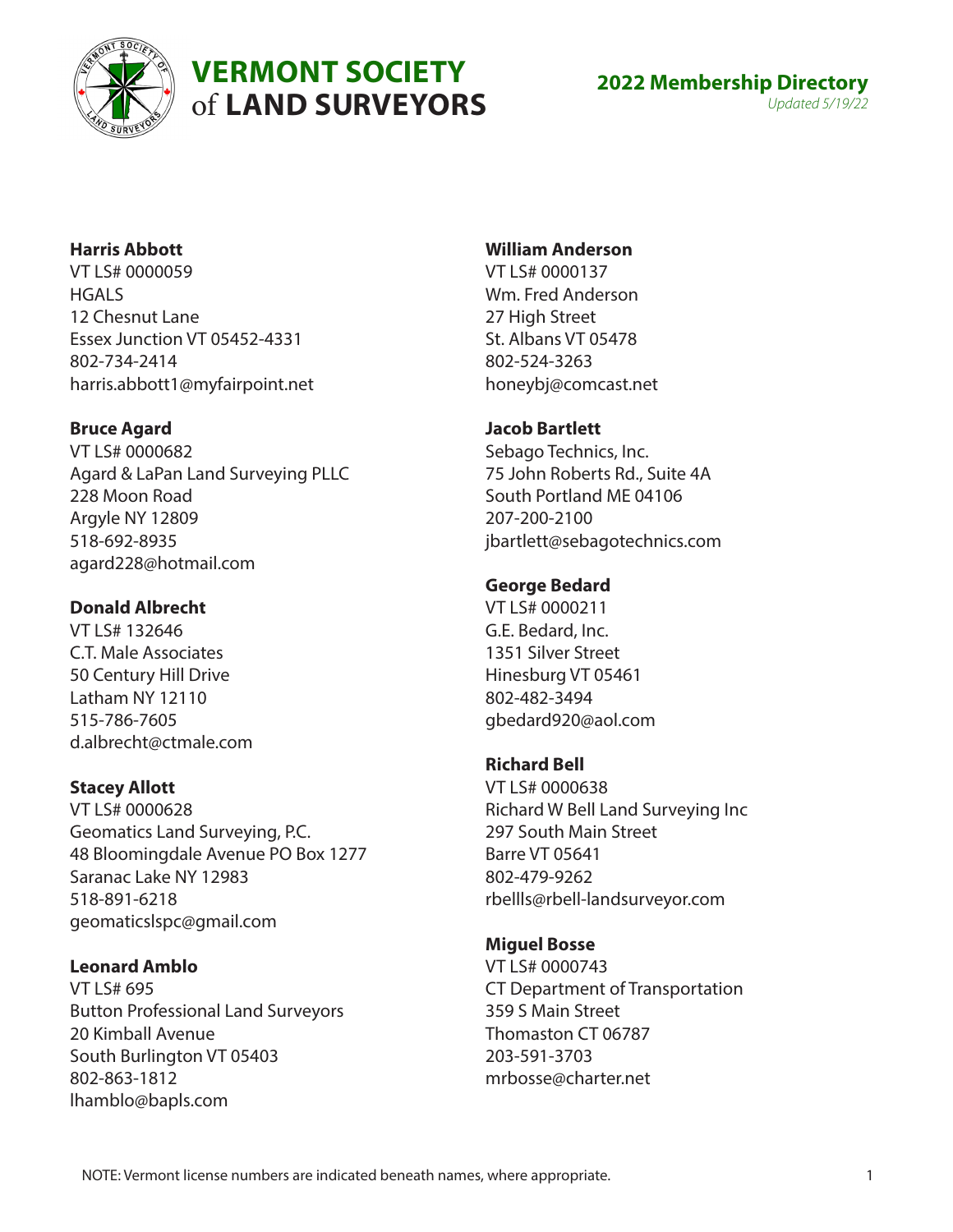#### **Patricia Brooks**

Brooks & Brooks PC 11 Main Street Highland NY 12528 845-691-7339 pbrooks@bnbpc.biz

#### **Richard Brooks**

Brooks & Brooks PC 11 Main Street Highland NY 12528 845-691-7339 rbrooks@bnbpc.biz

#### **Jerome Brunner**

VT LS# 024.0132651 Blew and Associates 3825 N Shiloh Drive Fayetteville AR 72703 479-443-4506 jerrybrunner@live.com

#### **Gayle Burchard**

VT LS# 0000738 Holt Gilmour Survey Associates PO Box 1208, 3283 Pucker Street Stowe VT 05672 802-457-4649 gburchard21@gmail.com

#### **Jason Burt**

VT LS# 109618 Cross Consulting Engineers 103 Fairfax Road St. Albans VT 05478 802-524-2113 jburt@crossconsultingengineers.com

### **Vaughn Button**

VT LS# 0000415 603 Hickory Hill Lady Lake FL 32159 vcbutton@live.com

#### **George Butts**

VT LS# 0000011 Land, Boundary & Survey Consultant 169 Holden Road Chittenden VT 05737 802-483-2891 gfbpetriheil@aol.com

#### **Raymond Byrne**

Apt. 1, 11 Clover Park Drive Rochester NY 14618 r-byrne@outlook.com

#### **Jesse Carswell**

Krebs & Lansing Consulting Engineers, Inc. 164 Main Street Colchester VT 05446 802-878-0375 jesse.carswell@krebsandlansing.com

### **Harvey Chaffee**

VT LS# 0000558 H.W. Chaffee Land Surveying PO Box 317, 2178 Hazens Notch Road Montgomery Center VT 05471 802-326-4721 harvey@chaffeesurveying.com

# **Craig Chase**

Chase & Chase 301 N. Main Street Suite 1 Barre VT 05641 802-479-9636 cdchase@chasesurveyors.com

#### **Peter Chase**

VT LS# 0000014 Peter E. Chase, L.S. 1020 Quarterline Road Center Rutland VT 05736-2108 petechase@comcast.net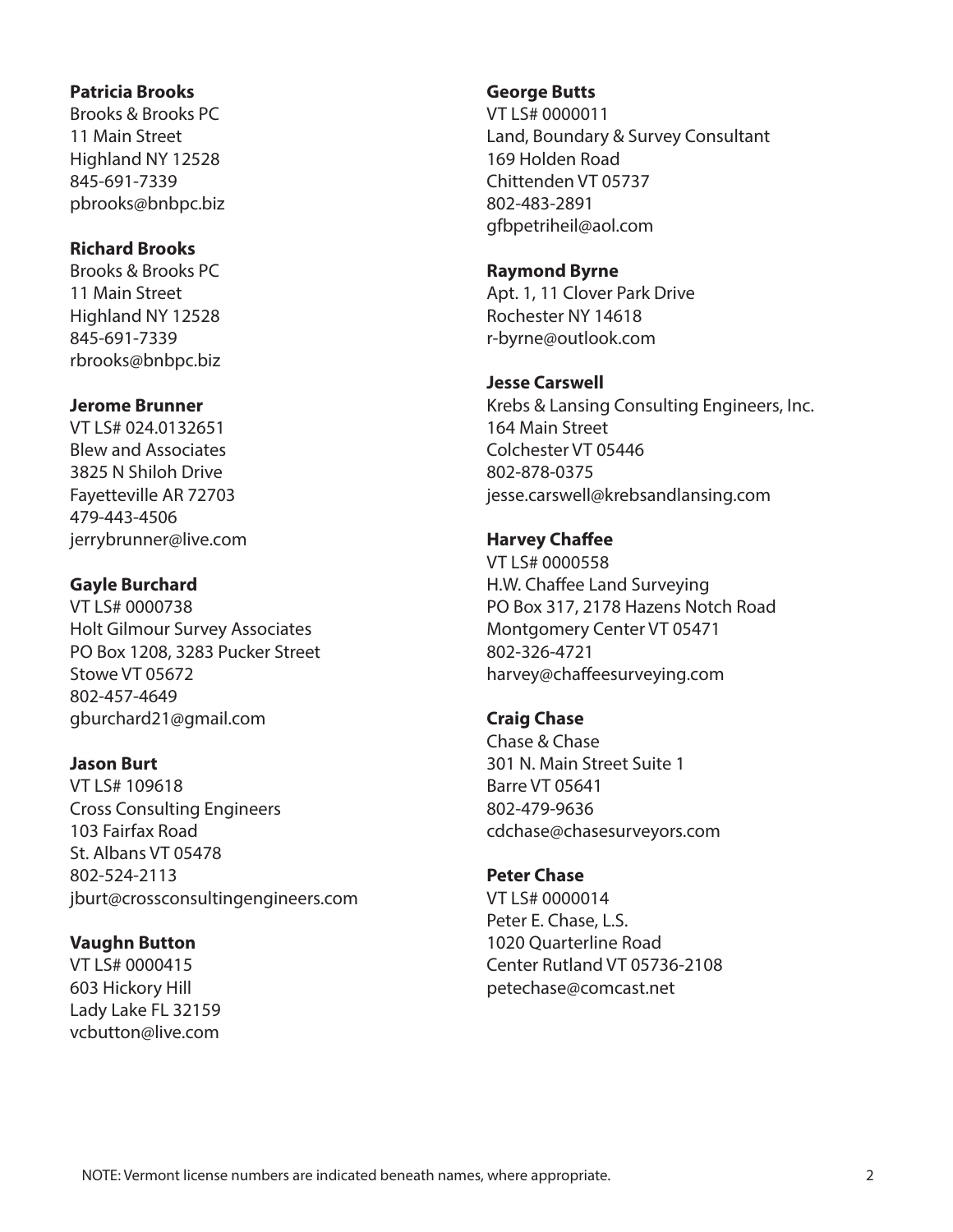#### **William Chase**

VT LS# 0000542 Chase & Chase 301 N. Main St. Suite #1 Barre VT 05641 802-479-9636 billchase@chasesurveyors.com

#### **Timothy Chmielewski**

VT LS# 0000708 Action Surveying 121 Mill Pond Road Wells VT 05774 802-645-9436 actionsurveying@comcast.net

### **Shane Clark**

VT LS# 0000703 Truline Land Surveyors 448 Summer Street, Suite 102 St. Johnsbury VT 05819-2160 802-748-3946 truline448@gmail.com

### **David Coleman**

VT LS# 0000585 Coleman Surveys, Inc. 630 Skitchewaug Trail Springfield VT 05156 802-885-9526 coleman@vermontel.net

### **Mark Courcelle**

VT LS# 0000533 Courcelle Surveying Co. 112 Rosewood Lane PO Box 28 Bomoseen VT 05732 802-273-3900 coursurvey@aol.com

### **Timothy Cowan**

VT LS# 0000597 Civil Engineering Associates 10 Mansfield View Lane South Burlington VT 05403 802-864-2323 x316 tcowan@cea-vt.com

#### **William Creamer, Jr.**

VT LS# 0000681 W.R. Creamer LLC 167 Squires Road Manchester Center VT 05255 802-768-8951 wrcreamer72@gmail.com

#### **Peter Cross**

VT LS# 0000509 Cross Consulting Engineers, PC 103 Fairfax Road St. Albans VT 05478-6271 802-524-2113 pcross@crossconsultingengineers.com

### **Mark Day**

VT LS# 0000732 Day Land Surveying, PLLC 300 Ryans Way East Fairfield VT 05448 802-849-6516 mark@daylandsurveying.com

### **Aurelius DiBernardo**

VT LS# 0000016 DiBernardo Associates P.O. Box 52 440 Rockingham Road Bellows Falls VT 05101 802-463-3031 x11 dibo@comcast.net

### **Joseph DiBernardo**

VT LS# 0000715 DiBernardo Associates PO Box 52 440 Rockingham Road Bellows Falls VT 05101 802-463-3031 x14 joedibo@comcast.net

# **John Diebold**

VT LS# 0000734 Vermont Technical College Main Street Randolph Center VT 05061 802-728-1282 jdiebold@vtc.edu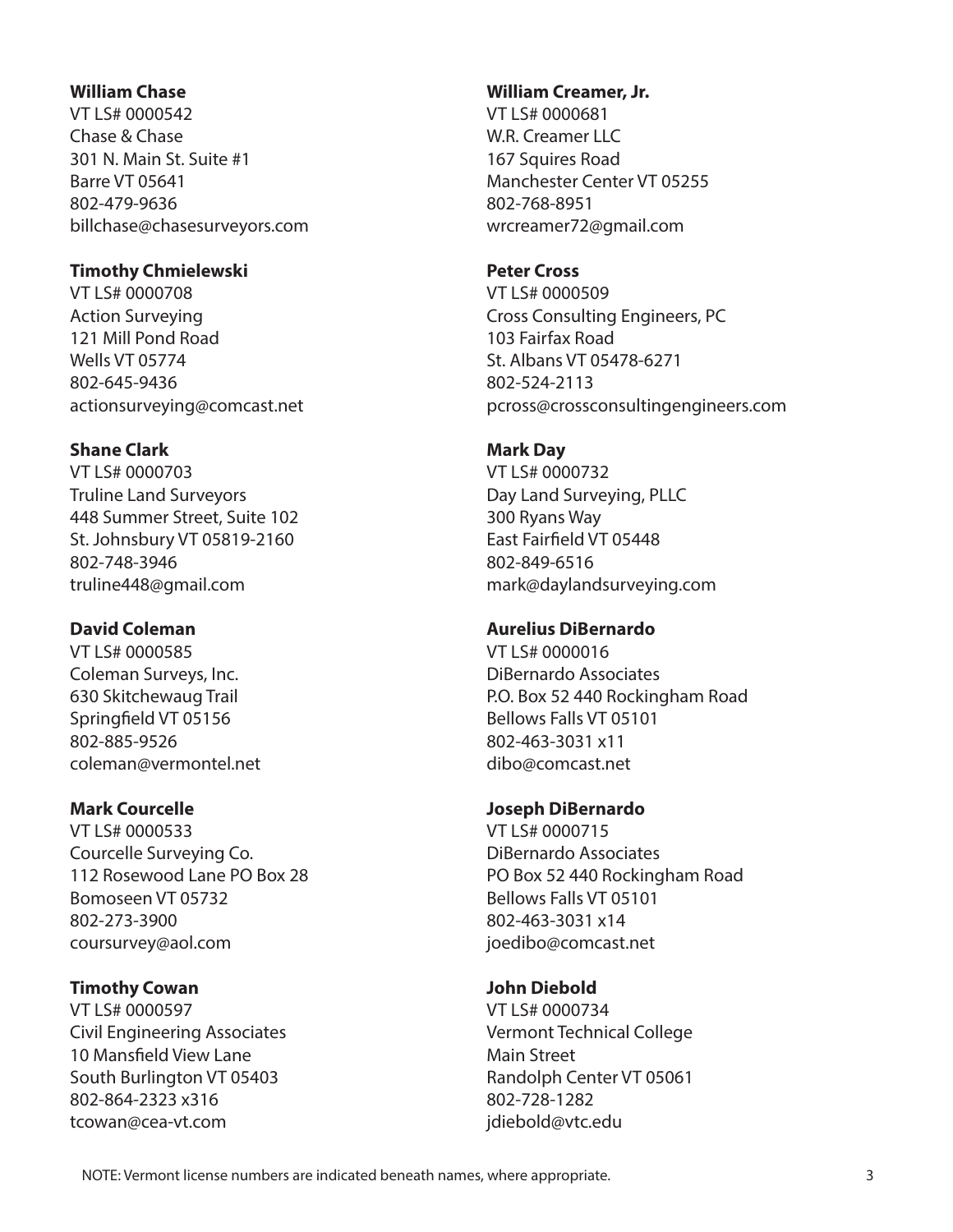#### **James Diorio**

VT LS# 0000751 **VHR** 101 Walnut Street Watertown MA 02472 jdiorio@vhb.com

### **Paul Dobberstein**

VT LS# 100653 229 S Main Street Newmarket NH 03857 734-276-8259 pdobber@gmail.com

# **John Doody**

49 Arlington St. West Haven CT 06516 203-933-3850 jjdoody@snet.net

# **Donald Doolan**

VT LS# 0000440 17 Hill Street Lancaster NH 03584 survey4u2@ne.rr.com 603-788-3315

# **Charles Drown, Sr.**

VT LS# 0000193 PO Box 1401 Newport VT 05855 802-624-6746

### **Andrew Dussault**

VT LS# 0000500 Dussault Surveying 1118 Breezy Hill Road St. Johnsbury VT 05819 802-748-8394 boundary@charter.net

### **Greg Ellsworth**

146 Silver Mark Drive Factoryville PA 18419 gje5059@psu.edu

#### **Robert Farnsworth**

VT LS# 0000021 Farnsworth Surveys PO Box 68 Brownsville VT 05037 802-484-9731 bobsurveys21@outlook.com

### **William FitzGerald**

VT LS# 0000567 William J.FitzGerald Land Surveyor 134 Parkman Wood Road Putney VT 05346 802-387-4005 billyjf12@gmail.com

# **Joseph Flynn**

VT LS# 0000714 O'Leary-Burke Civil Associates, PLC 13 Corporate Drive Essex Junction VT 05453 802-878-9990 vermontls714@gmail.com

# **Peter Franzoni**

VT LS# 0000020 87 Edgerton Street Rutland VT 05701 TozierPete@yahoo.com 802-775-4118

# **Stephen Fraser**

VT LS# 0000527 Vermont Survey & Engineering 79 River Street #201 Montpelier VT 05602-3763 802-229-9138 sfraser@vermontsurvey.com

# **Aaron Fuller**

VT LS# 60706 Vermont Land Integrity 556 Danville Hill Road Cabot VT 05647 802-793-7484 aaron@vermontlandintegrity.com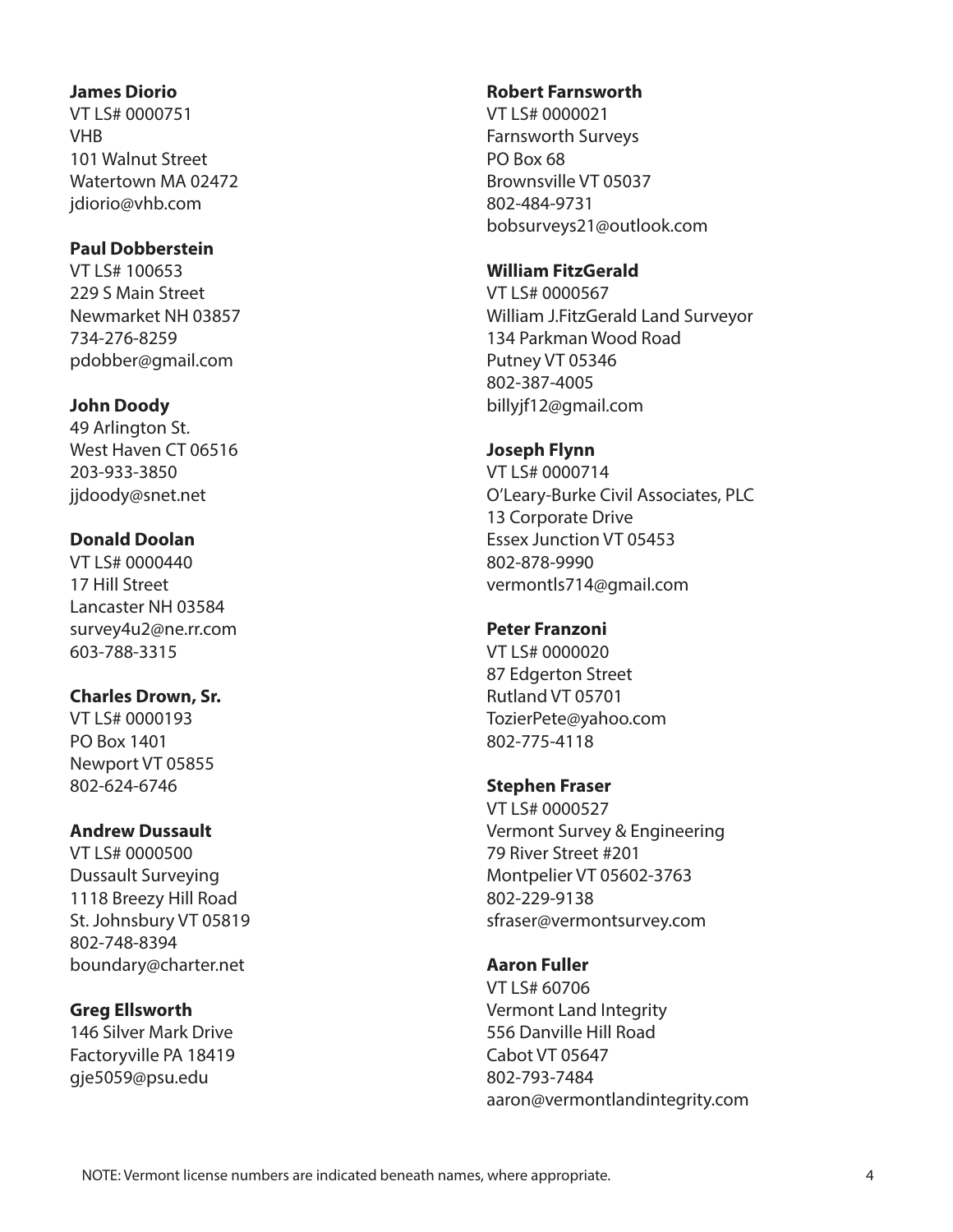#### NOTE: Vermont license numbers are indicated beneath names, where appropriate. 5

#### **Bruce Gagne**

Gagne Insurance Agency 3631 Saint Armand Road Swanton VT 05488 bgagne44@gmail.com

### **Michael Gaines**

Barnard and Gervais 10523 VT Route 116 PO Box 133 Hinesburg VT 05461 802-482-2597 mcgaines@barnardandgervais.com

#### **Michael Gervais**

VT LS# 0000735 Barnard and Gervais PO Box 820 Enosburg Falls VT 05450 802-933-5168 michael@barnardandgervais.com

#### **Paul Gillies**

Tarrant Marks & Gillies 44 E State Street Montpelier VT 05602 802-223-1112 x103 pgillies\_590@comcast.net

#### **Ethan Gilmour**

VT LS# 024.0127787 Holt Gilmour Survey Associates PO Box 101 Woodstock VT 05091 802-457-4649 ethan.gilmour@gmail.com

### **Rebecca Gilson**

VT LS# 109314 Gilson Land Surveying, PLLC 109 Twin Peaks Road Waterbury Center VT 05677 802-585-6833 becky@gilsonlandsurveying.com

#### **Lisa Ginett**

VT LS# 0000598 Sunwise Surveying 199 McKinistry Road Cabot VT 05647 802-426-3025 lmginett@gmail.com

#### **Willard Gove**

VT LS# 0000475 Gove Land Surveyors, Inc. 430 Will Grimes Road Hyde Park VT 05655 802-888-5600 wlgove@aol.com

#### **John Grady**

VT LS# 0000516 John F. Grady, L.S. 206 Broadway Whitehall NY 12887 518-499-2642 jfgradyls@gmail.com

#### **Stephen Grimaldi**

VT LS# 024.0132653 USFS, Green Mountain National Forest 231 North Main Street Rutland VT 05701 207-272-5569 sgblmwork@gmail.com

#### **Michael Groff**

VT LS# 0000702 Insite Northeast Engineering & Land Surveying 2301 Western Avenue Guilderland NY 12084 518-867-3323 mgroff@insitenortheast.com

#### **Christopher Haggerty**

VT LS# 0000741 Button Assoc PLS PC 20 Kimball Ave., Suite 102 South Burlington VT 05403 802-863-1812 haggerty@bapls.com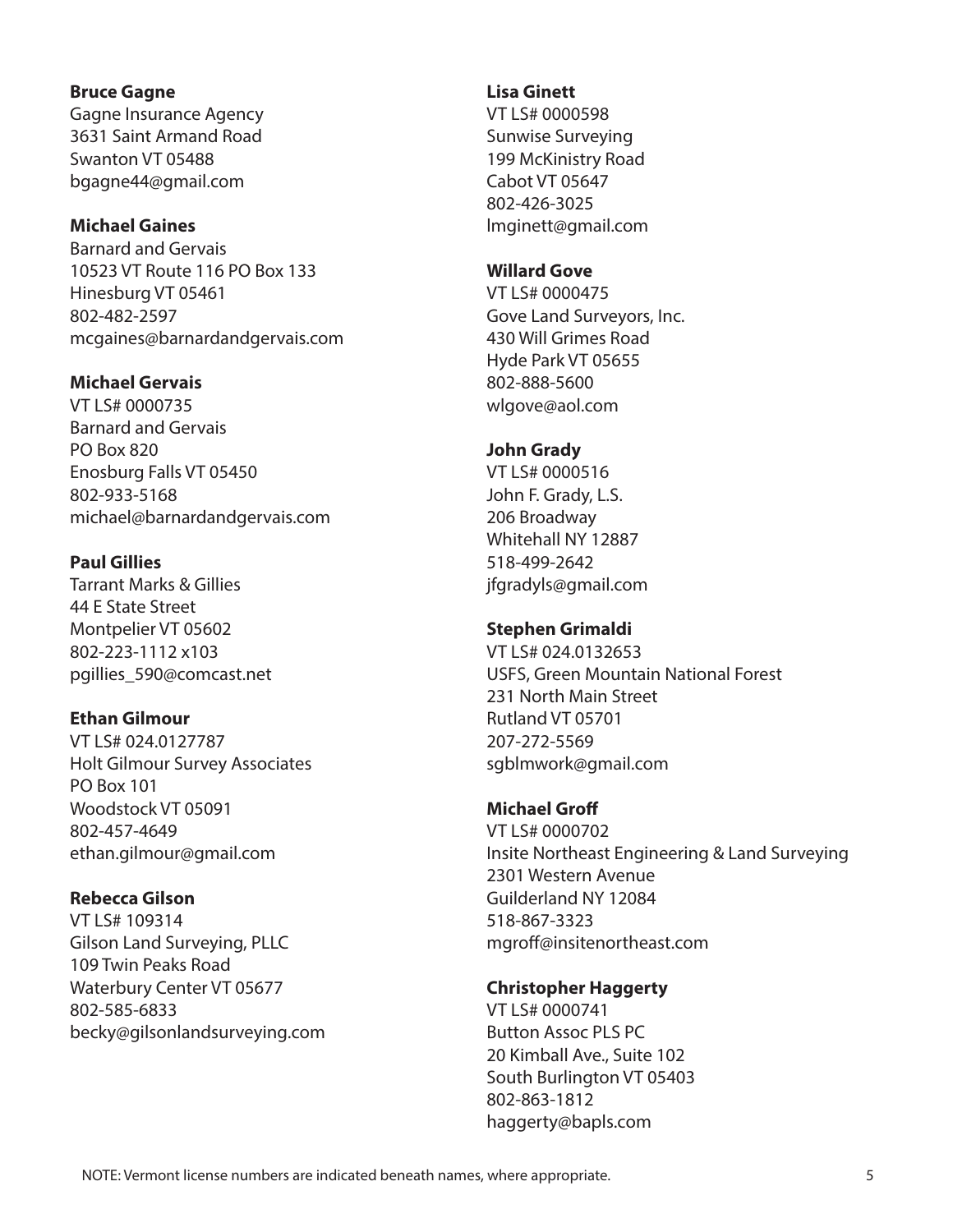#### **Daniel Hallberg**

Civil Engineering Associates 10 Mansfield View Lane South Burlington VT 05403 802-864-2323 dhallberg@cea-vt.com

#### **Paul Hannan**

VT LS# 0000555 Paul W. Hannan, L.S. 402 Butterfield Rd. - Calais Plainfield VT 05667 802-454-1074

### **F. Michael Hemmer**

VT LS# NY 049815 F. Michael Hemmer, LS, P.C. 3330 Noyac Rd, Bldg B P.O. Box 1328 Sag Harbor NY 11963 631-725-7199 fmhemmer@gmail.com

#### **Douglas Henson**

VT LS# 0000656 Trudell Consulting Engineers 478 Blair Park Williston VT 05495 802-879-6331 douglas.henson@tcevt.com

#### **Richard Heuser**

VT LS# 0000254 Richard K. Heuser P.C. 307 Main Street Matawan NJ 07747 732-566-0850 ravine208@yahoo.com

**Cody Hicks** Point of Beginning Land Surveying 1245 Kirby Hollow Road Dorset VT 05251 cody@vermontlandsurveying.com

#### **Connor Hill**

VT LS# 024.0132663 Vermont Survey Consultants 734 US Route 4, Unit 1 Rutland VT 05701 802-282-5161 connorhill7171@gmail.com

#### **Mark Hoffman**

VT LS# 0000746 Mark Hoffman L.S. 20 Billings Mobile Manor Rutland VT 05701 860-965-7535 ml.hoff@yahoo.com

#### **Brian Holbritter**

VT LS# 0000737 Brian R Holbritter PLS LLC 34 Center Street Schaghticoke NY 12154 518-753-7592 holbritterlandsurveying@gmail.com

#### **Bradford Holden**

VT LS# 0000701 Underhill VT bholdenvt@gmail.com

#### **Peter Holden**

VT LS# 0000575 Holden Engineering & Surveying PO Box 480 Concord NH 03301 603-225-6449 hes@holdenengineering.com

#### **Robert Holt**

VT LS# 0000630 Holt Survey Associates PO Box 101 4013 Densmore Hill Woodstock VT 05091-0101 802-457-4649 holtsurvey@comcast.net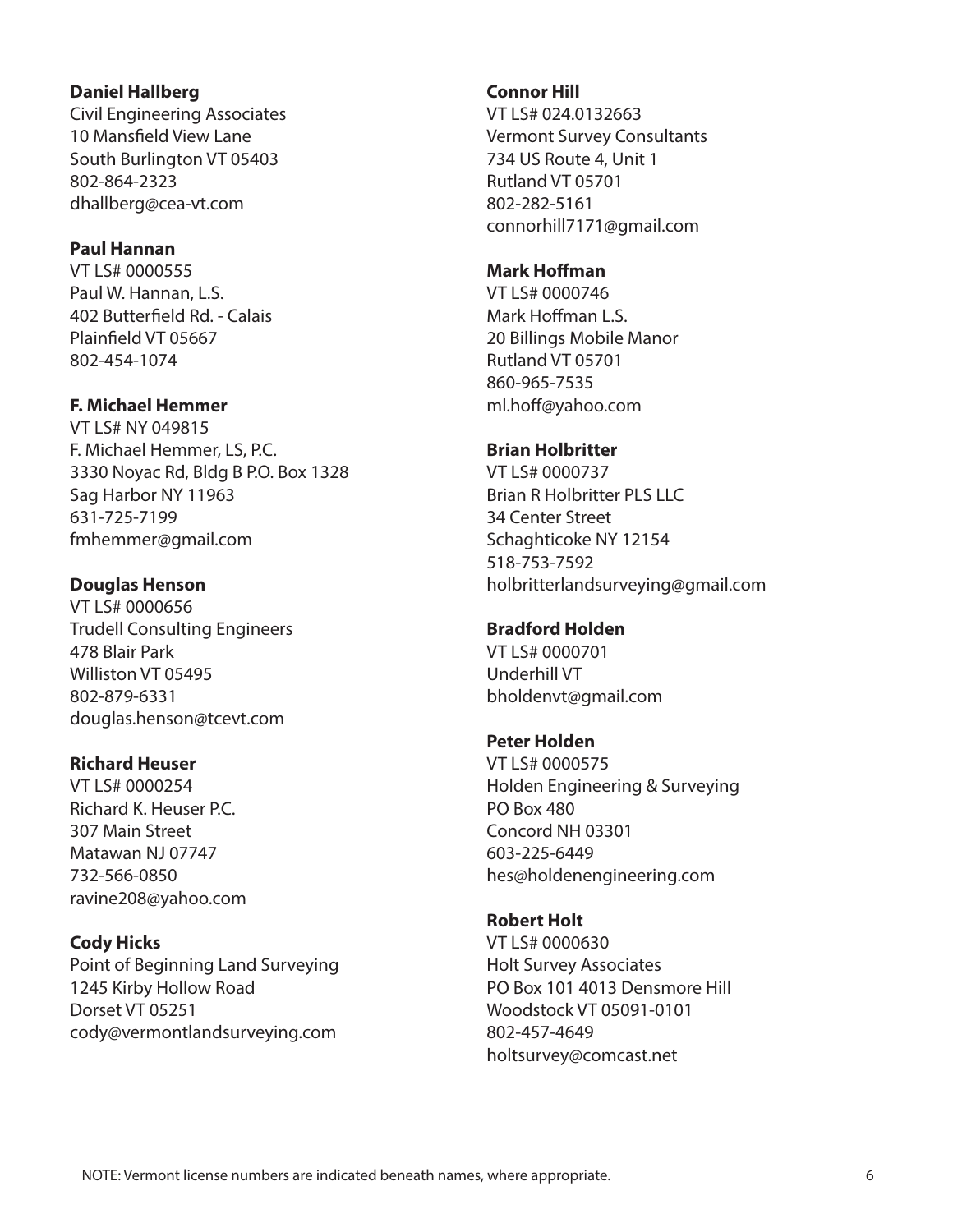#### **Allan Hopkins**

VT LS# 0000133 Hopkins Surveys 30 Highland Avenue Rutland VT 05701 802-775-4475 ahopkins@myfairpoint.net

#### **Greg Hunt**

Waypoint Technology Group 17 Computer Drive East Albany NY 12205 518-438-6293 ghunt@waypointtech.com

### **Russell Huntley**

VT LS# 124144 Huntley Survey & Design, PL 659 West Road Temple NH 03084 603-924-1669 russ@huntleysurvey.com

# **Cody Hustead**

Hustead Land Surveying 21984 Dog Bar Road Grass Valley CA 95949 916-690-1331 codyhustead@yahoo.com

### **Nancy Iwanicki**

VT LS# 0000566 1126 Delorm Road Leicester VT 05733 802-247-6421 nancyi566@hotmail.com

# **Jeremy Jacobson**

Bureau Veritas 10461 Mill Run Circle, Suite 1100 Ownings Mills MD 21117 800.733.0660 x 6339 jjjajacobson@gmail.com

### **William Jandl**

Civil Engineering Associates 10 Mansfield View Lane South Burlington VT 05403 802-864-2323 bjandl@cea-vt.com

#### **Ian Jewkes**

VT LS# 0000639 Krebs & Lansing 164 Main Street Colchester VT 05446 802-878-0375 ian.jewkes@krebsandlansing.com

### **Michael Jiantonio**

Carlson Survey Supply PO Box 52 Marion CT 06444 203-709-0070 mike@carlsonsurveysupply.com

# **William Johnson**

VT LS# 0000158 Johnson & Johnson Surveying 1159 Route 133 West Rutland VT 05777 802-235-2235 billandbarbie@gmail.com

# **Donald Johnston**

VT LS# 0000686 PO Box 406 Bristol VT 05443 802-345-3050 southmtn@gmavt.net

### **Ben Joyce**

VT LS# 0000725 Joyce Land Surveying Corp 37 Atherton Road Wilmington VT 05363 802-464-1244 joycelandsurveying@myfairpoint.net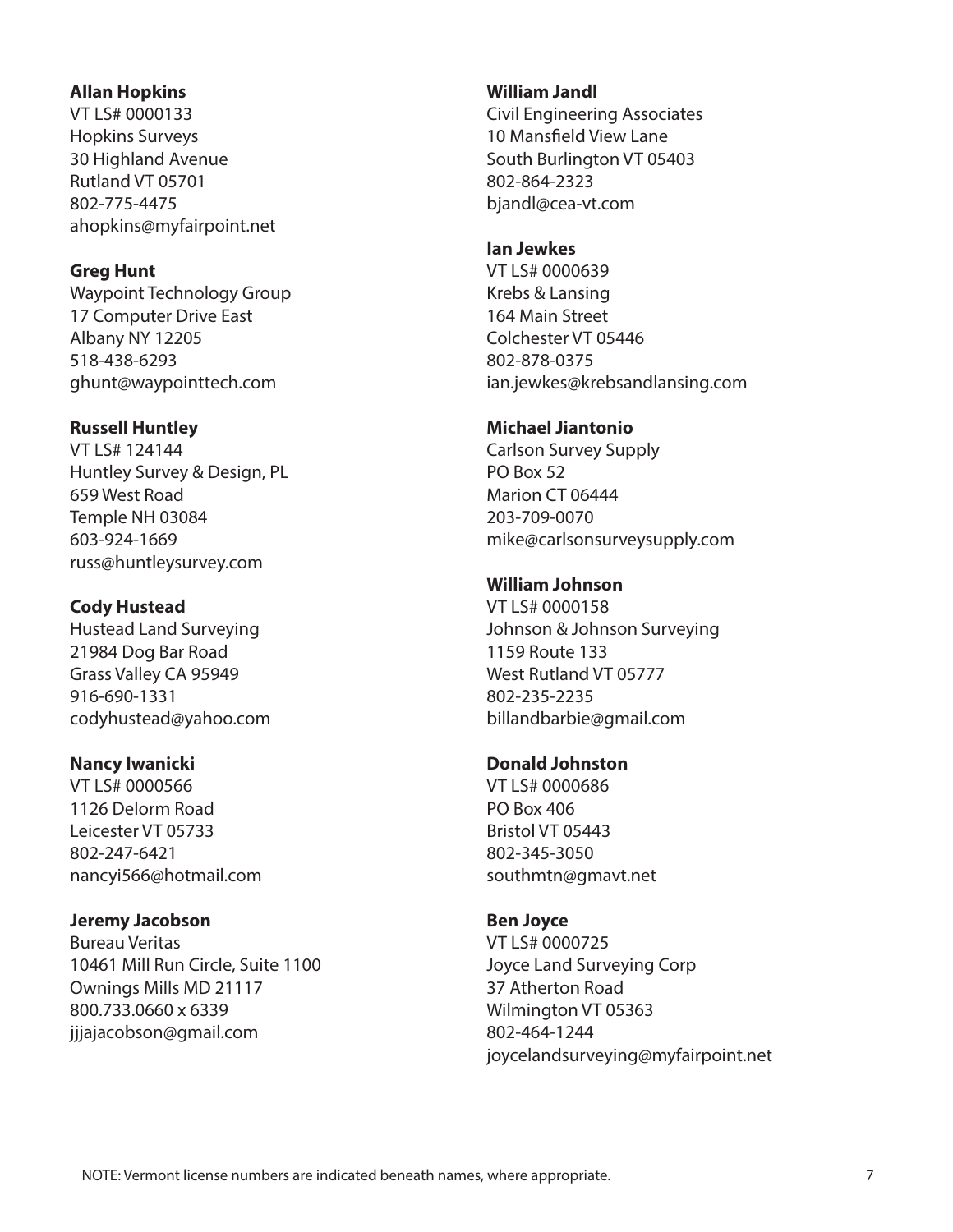#### **Dennis Kessler**

Topcon Solutions Store 288 Murphy Road Hartford CT 06114 866-388-9088 dkessler@topconsolutions.com

#### **Byron Kidder**

VT LS# 0000478 Kidder Surveying Co. PO Box 993 Bradford VT 05033-0993 802-222-4607 bk@myfairpoint.net

#### **Gerald Kittle**

VT LS# 0000147 34 Brickyard Road, LL #26 Essex Junction VT 05452 802-324-6060 captnkit@gmail.com

#### **Seth Kittredge**

VT LS# 0060709 Kittredge Land Surveying LLC 28 Thomas Circle Vergennes VT 05491 802-870-7028 kittredgelandsurveying@gmail.com

### **Brian Koczela**

VT LS# 0000698 BEK Associates 9 Curtis Avenue Dalton MA 01226 413-684-5224 briankoczela@bekassoc.com

### **Robert Krebs**

VT LS# 0000517 134 East Shore Road South Hero VT 05486 802-372-4567 rck100@aol.com

#### **Patricia Kules**

VT LS# 0000608 Little River Survey Co., LLC PO Box 1208 Stowe VT 05672 802-253-8214 x25 tricia@littleriversurveyvt.com

#### **Bradford Lackey**

VT LS# 0074340 KML Surveying & Design, PLC PO Box 922 107 Reed Hill Road Jacksonville VT 05342 802-249-4392 kml.surveying@icloud.com

#### **Rick Ladd**

CADNET Services, LLP 100 Carl Drive, Suite 12 Manchester NH 03103 866-522-3638 rladd@cadnetservices.com

# **Kevin LaRose**

VT LS# 0000707 LaRose Surveys, PC PO Box 388 Bristol VT 05443 802-453-3818 larosesurveys@gmail.com

### **Ronald LaRose**

VT LS# 0000272 LaRose Surveys, PC PO Box 388 Bristol VT 05443 802-453-3818 ron@larosesurveys.com

#### **Barry Latour**

Keystone Precision Instruments 1670 East Race Street Allentown PA 18109 800-833-9250 blatour@keypre.com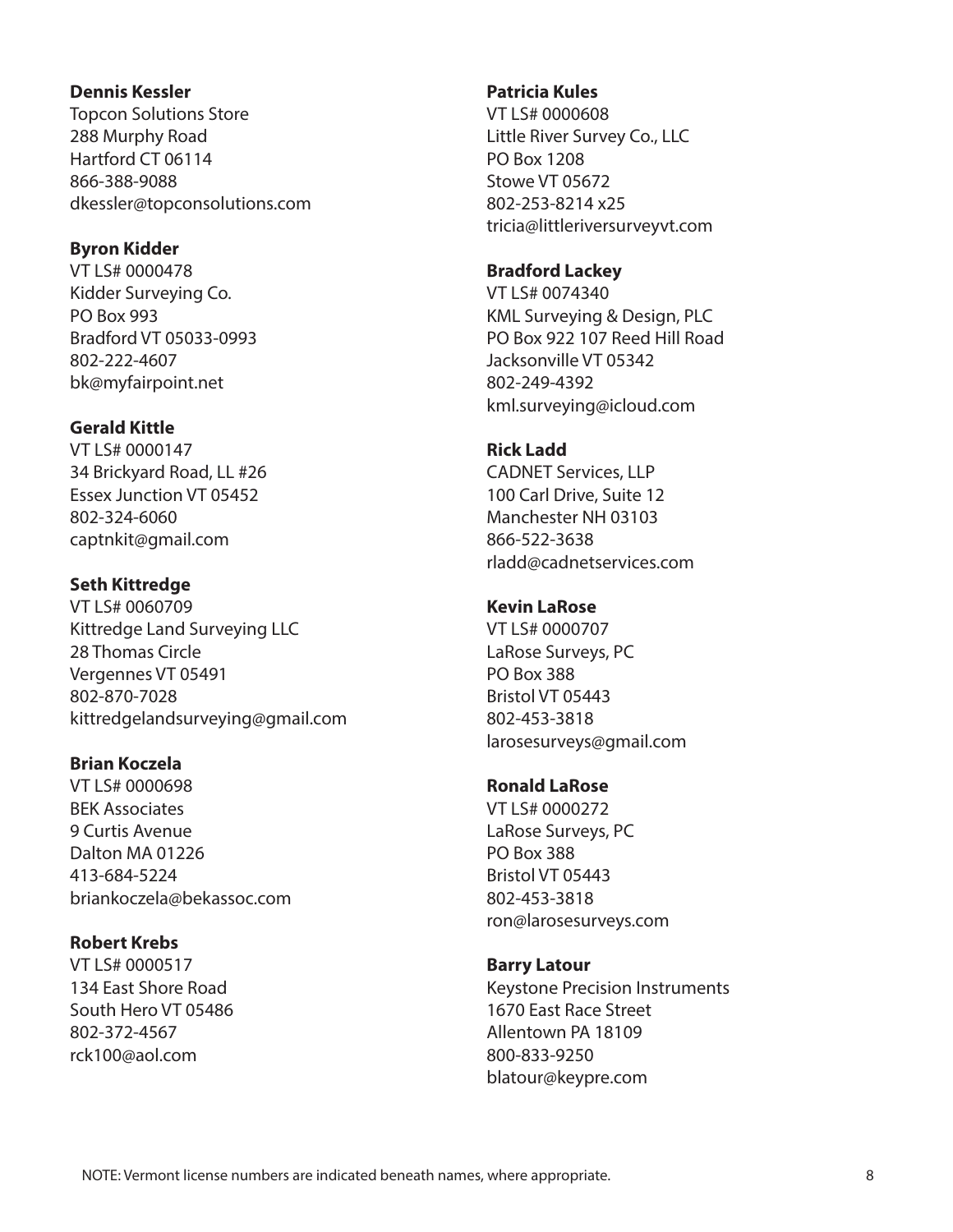#### **Brian Lavery**

VT LS# 0000720 Agency of Natural Resources 1 National Life Drive Davis 2 Montpelier VT 802-828-1572 brian.lavery@vermont.gov

#### **Kenneth LeClair, Jr.**

VT LS# 0000591 K.A. LeClair Assoc. Inc. PO Box 614 Hanover NH 03755 603-643-3511 leclairken@yahoo.com

### **Richard Lunna**

VT LS# 0000480 R. F. Lunna Associates, P.C. 1795 Music Mountain Road Stockbridge VT 05772 802-234-9277 rflunna@gmail.com

### **Lloyd MacCormack**

VT LS# 103789 Vermont Agency of Transportation 219 North Main Street Barre VT 05641 802-279-8686 lloyd.maccormack@vermont.gov

### **Stuart MacDonald**

Maine Technical Source 494 U.S. Route 1 Yarmouth ME 04096 800-322-5003 smacdonald@mainetechnical.com

### **Michael Magoon**

VT LS# 0000611 Donald Hamlin Consulting Engineers P.O. Box 9 136 Pearl Street Essex Junction VT 05453 802-877-9246 mmagoon@dlhce.com

#### **Thomas Mancini**

VT LS# 0000096 Just Good Autos 296 E. Montpelier Road Barre VT 05641 802-479-0140 tommancini1@gmail.com

#### **David Mann**

VT LS# 0000663 David A. Mann Land Surveyor 40 Gulf Road Chesterfield NH 03443 603-903-7359 damsurveyor641@gmail.com

### **Christopher Martin**

Feldman Geospatial 152 Hampden Street Boston MA 01608 1-617-357-9740 x8877 martince38@gmail.com

# **Daniel Martin**

National Geodetic Survey 14 South Main Street Suite 5005 Barre VT 05641 240-676-4762 dan.martin@noaa.gov

### **Kathleen Martin**

VT LS# 0000713 I.J.Steele Surveys LLC PO Box 161 Saxtons River VT 05154 802-869-2495 steelekat@hotmail.com

# **Daniel Marvin**

VT LS# NY 050601 Robert Marvin Land Surveyors PO Box 969 Lake Placid NY 12946 518-523-3218 marvinls@roadrunner.com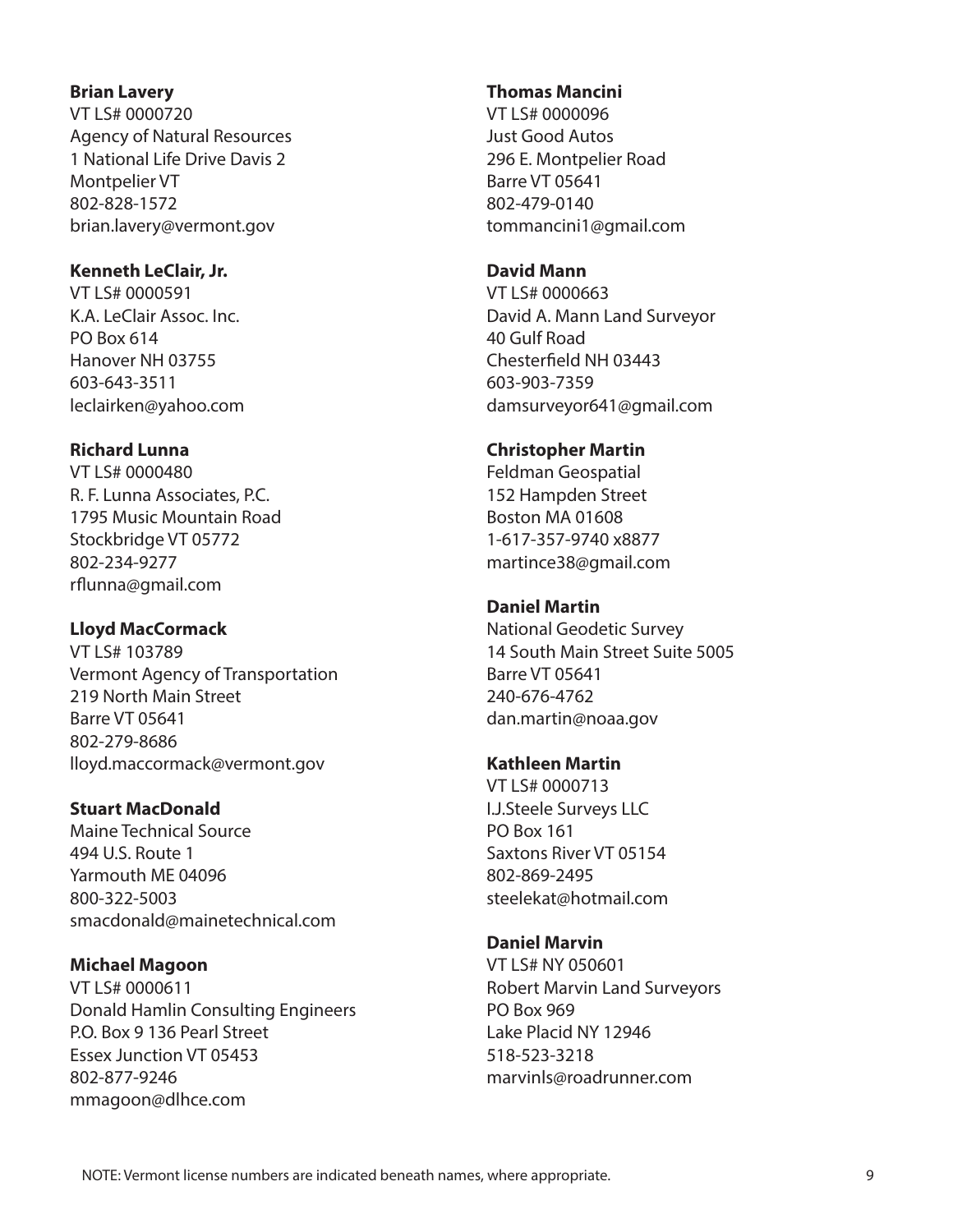#### **Robert Marvin, Jr.**

VT LS# NY 49228 Robert Marvin Land Surveyors PO Box 969 Lake Placid NY 12946 518-523-3218 marvinls@roadrunner.com

# **Dana Masson**

VT LS# 0000696 Landvest 851 Washington Street West Stewartstown NH 03597 603-246-8800 danamasson6@gmail.com

# **Gordon Matson**

VT LS# 118249 KCI Technologies Albany NY 315-849-3500 gordon.matson@kci.com

### **Daniel Meeden**

Trudell Consulting Engineers 478 Blair Park Road Williston VT 05495 802-879-6331 daniel.meeden@tcevt.com

# **Steven Michaud**

VT LS# 0000728 Doucet Survey, Inc. 102 Kent Place Newmarket NH 03857 603-659-6560 steve@doucetsurvey.com

# **John Milbank**

Civil Engineering Associates, Inc. 10 Mansfield View Lane South Burlington VT 05403 802-864-2323 jmilbank@cea-vt.com

# **Debra Mithoefer**

VT LS# 0000615 Daniels Survey, PC 227 Sugar House Lane Manchester Center VT 05255 802-362-5032 danielssurvey@usa.net

### **James Montrone**

VT LS# 0000644 James L. Montrone, L.S. 280 Sunset Drive Rutland VT 05701 802-775-4697 jmontrone@live.com

# **Malcolm Moore**

VT LS# 0000582 Green Mountain Land Surveying PO Box 123 Marlboro VT 05344 surveygmls@gmail.com

# **Stuart Morrow**

VT LS# 0000565 Stuart J. Morrow, L.S. 6666 Spear Street Shelburne VT 05482 802-985-8809 sjmorrowls@myfairpoint.net

# **Eric Morse**

VT LS# 0000545 Morse Land Surveying, LLC 638 Coolidge Highway Guilford VT 05301 802-254-8477 ericmorse.ls@gmail.com

# **David Mott**

VT LS# 132643 SGC Engineering, LLC 501 County Road Westbrook ME 04092 207-347-8120 david.mott@vysusgroup.com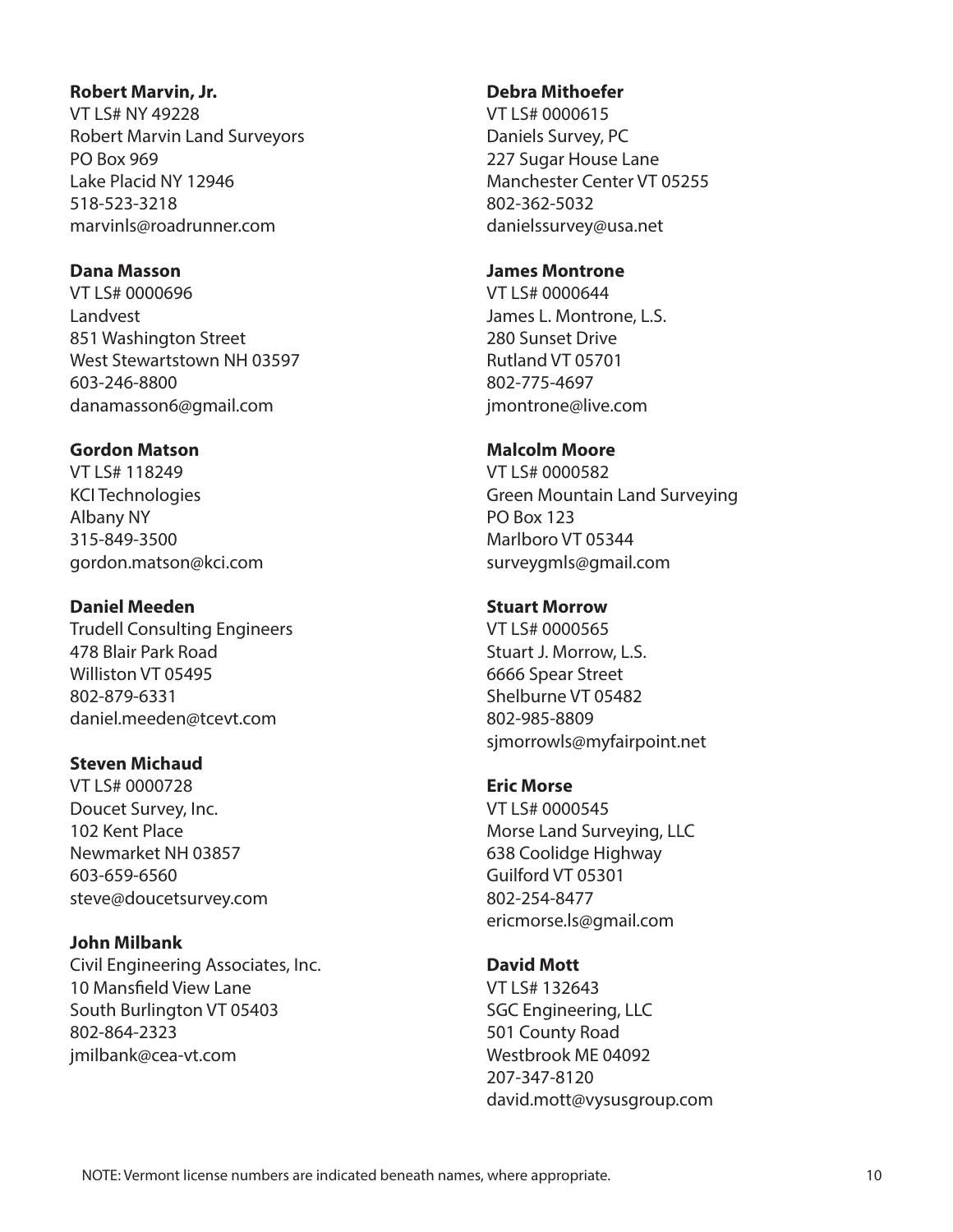#### **Aaron Moulton**

Holt Gilmour Associates PO Box 544 Woodstock VT 05091 5abraxas6@gmail.com

# **Daniel Mulligan**

VT LS# 0000613 Grenier Engineering PC PO Box 445 Waterbury VT 05676 802-244-6413 dan@grenierengineering.com

# **Merrill Mundell, Jr**

VT LS# 0000121 Merrill A. Mundell Jr., P.E. PO Box 866 Wilmington VT 05363 802-464-2042 mamsam.mundell@gmail.com

# **Liam Murphy**

Murphy Sullivan Kronk 275 College Street Burlington VT 05401 802-861-7000 lmurphy@mskvt.com

# **Nathan Nadeau**

VT LS# 0000754 Blais-Horizons Surveying & Eng 17 Sunset Terrace Newport VT 05855 802-334-6434 nnadeau@horizonsengineering.com

# **Joseph Nalette**

VT LS# 0063501 Pathways Consulting 240 Mechanic Street, Suite 100 Lebanon NH 03766 603-448-2200 skip.nalette@pathwaysconsult.com

# **Maureen Nix**

VT LS# 0000634 Law Office of Stephan T. Nix 25 Country Club Road, Suite 502 Gilford NH 03249 603-528-2203 mdn@metrocast.net

# **Thomas Nyquist**

VT LS# 024.0132649 VHB 100 State Street, Suite 600 Montpelier VT 05602 860-807-4312 thomasrnyquist@gmail.com

# **Randy Otis**

VT LS# 60852 Dubois & King 6 Green Tree Drive South Burlington VT 05403 802-878-7661 rotis@dubois-king.com

# **Raymond Page**

VT LS# 0000723 Vermont Survey Consultants LLC 734 U.S. Route 4, Unit 1 Rutland VT 05701 802-773-2210 rpage@vermontsurveyconsultants.com

# **Christopher Paton**

VT LS# 0000692 Paton Land Surveying 150 Southridge Street Springfield VT 05156 802-885-6674 patonsurveys@yahoo.com

# **Michael Patterson**

VT LS# 0000672 Washington Electric Co-op PO Box 8 East Montpelier VT 05651 802-223-5245 mjpsurvey672@gmail.com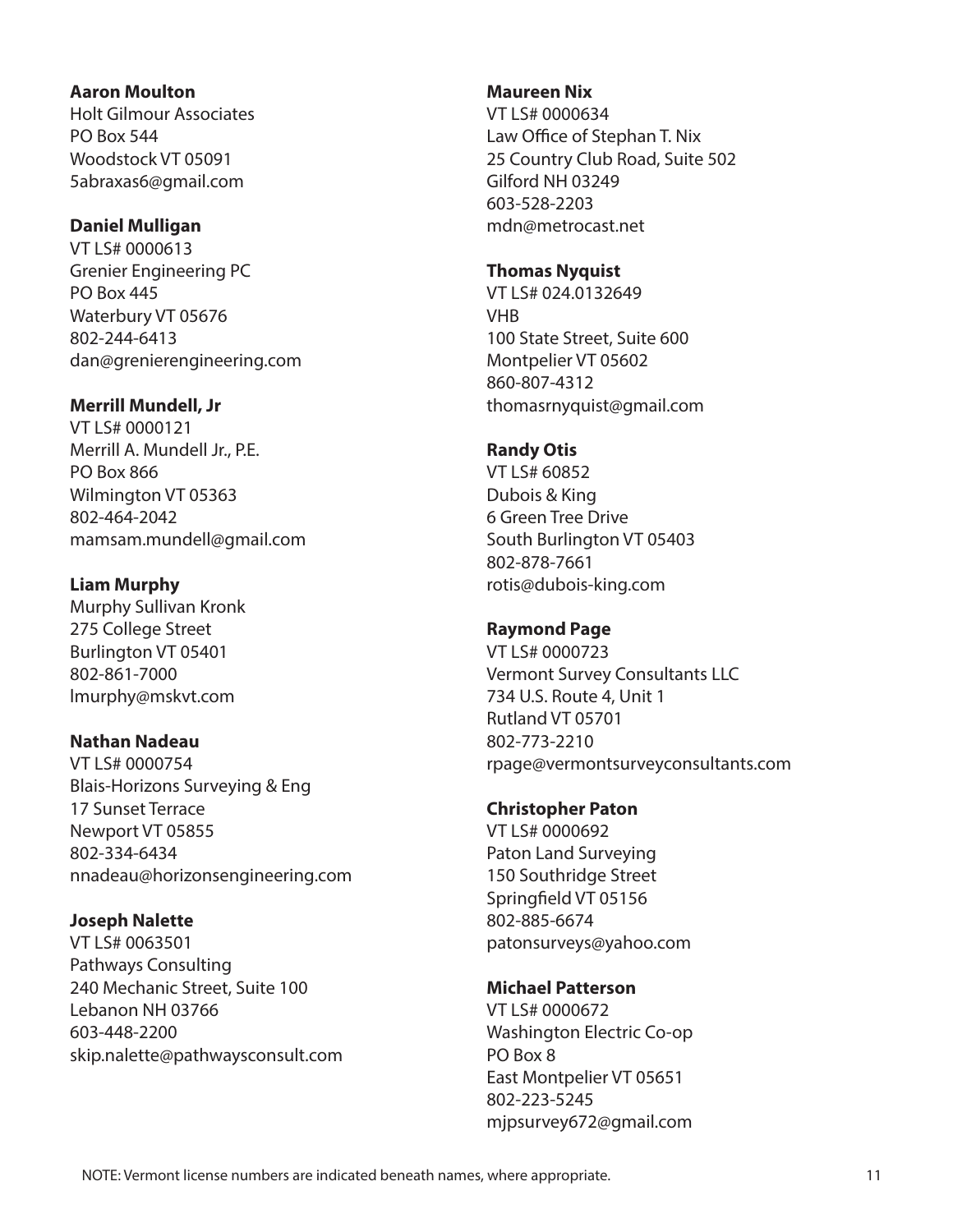#### **Scott Patterson**

VT LS# 109363 Vermont Agency of Transportation Barre City Place 219 N Main St., Suite 201 Barre VT 05641 802-279-3826 sepatterson.lls@gmail.com

### **Barry Paul**

VT LS# 0000620 B.M. Paul Land Surveying & Planning PO Box 25 New Haven VT 05472 802-453-6000 bmpaullspp@yahoo.com

# **Gregg Pawlowski**

VT LS# 0088720 Pawlowski Land Surveying PO Box 373 Keeseville NY 12944 518-578-8622 gregg@pawlowskisurvey.com

# **Bradley Perry**

Trudell Consulting Engineers 478 Blair Park Road Williston VT 05495 802-879-6331 bradley.perry@tcevt.com

# **Carroll Peters**

VT LS# 0000495 Valley Land Services, Inc. 428 Fitch Hill Road Hyde Park VT 05655 802-888-7737 vtsurveyor@comcast.net

### **D. Gregory Pierce**

VT LS# 0000052 12 Farrar Street St. Albans VT 05478 802-524-6414 greg.pierce9@myfairpoint.net

#### **Kenneth Pinkham**

VT LS# 0000203 881 Willow Brook Lane St. George VT 05495 802-482-2062 kkmpinkham@aol.com

### **Andrew Pitonyak, Jr.**

VT LS# 0000257 Capitol Earthmoving, Inc. 131 South Main Street Barre VT 05641-4814 802-476-4833 apitonyak@aol.com

### **Heidi Quesada**

NH #1016 MA #55474 Fuss & O'Neill 50 Commercial Street Manchester NH 03101 603-668-8223 ext 2175 hquesada@fando.com

# **Michael Raboin, Sr.**

VT LS# 0000508 153 George Street Orange VT 05641 802-476-4240 niobar1730@gmail.com

### **Gary Rapanotti**

VT LS# 0000531 Gary A. Rapanotti, L.S. P.O. Box 828 Springfield VT 05156 802-875-5000 surveyor@vermontel.net

### **Christopher Reed**

1795 Vermont Route 214 Plainfield VT 05667 802-454-7328 canal.boat@live.com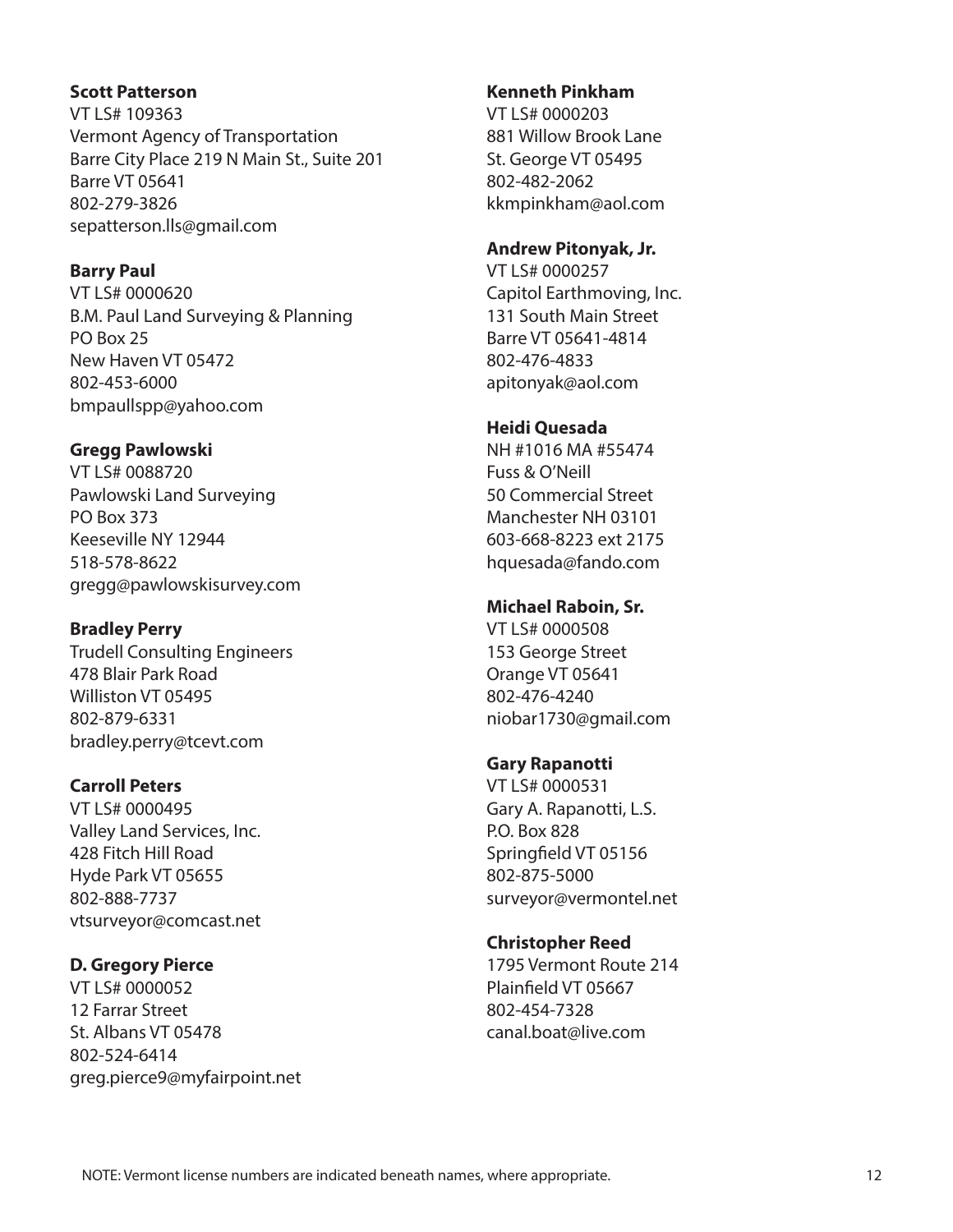#### **Matthew Reed**

VT LS# 024.0132660 Matt Reed Land Planning Services 112 Stone Hill Drive Hyde Park VT 05655 (802) 888-1704 matt.reed.1919@gmail.com

#### **Daniel Rexford**

VT LS# 0000749 120 Webster Lane Georgia VT 05478 802-734-7721 rexforddan@gmail.com

#### **William Robenstein**

909 Dorset Street South Burlington VT 05403-7503 802-862-8917 robpls60@aol.com

#### **Warren Robenstien**

VT LS# 0000048 Warren A. Robenstien, L.S. 1745 Roosevelt Highway Colchester VT 05446 802-878-2359 exmarine35@gmail.com

#### **Walter Robillard**

Walter Robillard, L.S. 3020 Holcomb Bridge Rd. Norcross GA 30071 404-448-7798

### **Timothy Rockwood**

VT LS# 0000537 Rockwood Land Services LLC PO Box 347 Hartland VT 05048 802-436-1039 rockls@vermontel.net

#### **David Rose**

VT LS# 0000657 Rose Land Surveying PO Box 72 Ludlow VT 05149-1011 802-228-4634 dnrose657@gmail.com

#### **Brad Ruderman**

VT LS# 0060854 Brad M Ruderman & Associates 28 US Rte 5N Windsor VT 05089 802-674-4248 ruderman1@aol.com

#### **George Rumery**

VT LS# 0000669 George W. Rumery, L.S. PO Box 413 Newport VT 05855 802-334-2286 rumeryland@hotmail.com

### **Timothy Short**

VT LS# 0000651 Short Surveying, Inc. 135 South Pleasant Street Middlebury VT 05753 802-388-3511 shortsurveyingvt@gmail.com

### **Camilla Smith Mahon**

Upstream Tech 2401 Monarch Street Alameda CA 94501 415-760-2421 camillamahon@fastmail.com

### **Christopher Snell**

182 S Laura St. #141 Rideway CO 81432 cgarrettsnell@gmail.com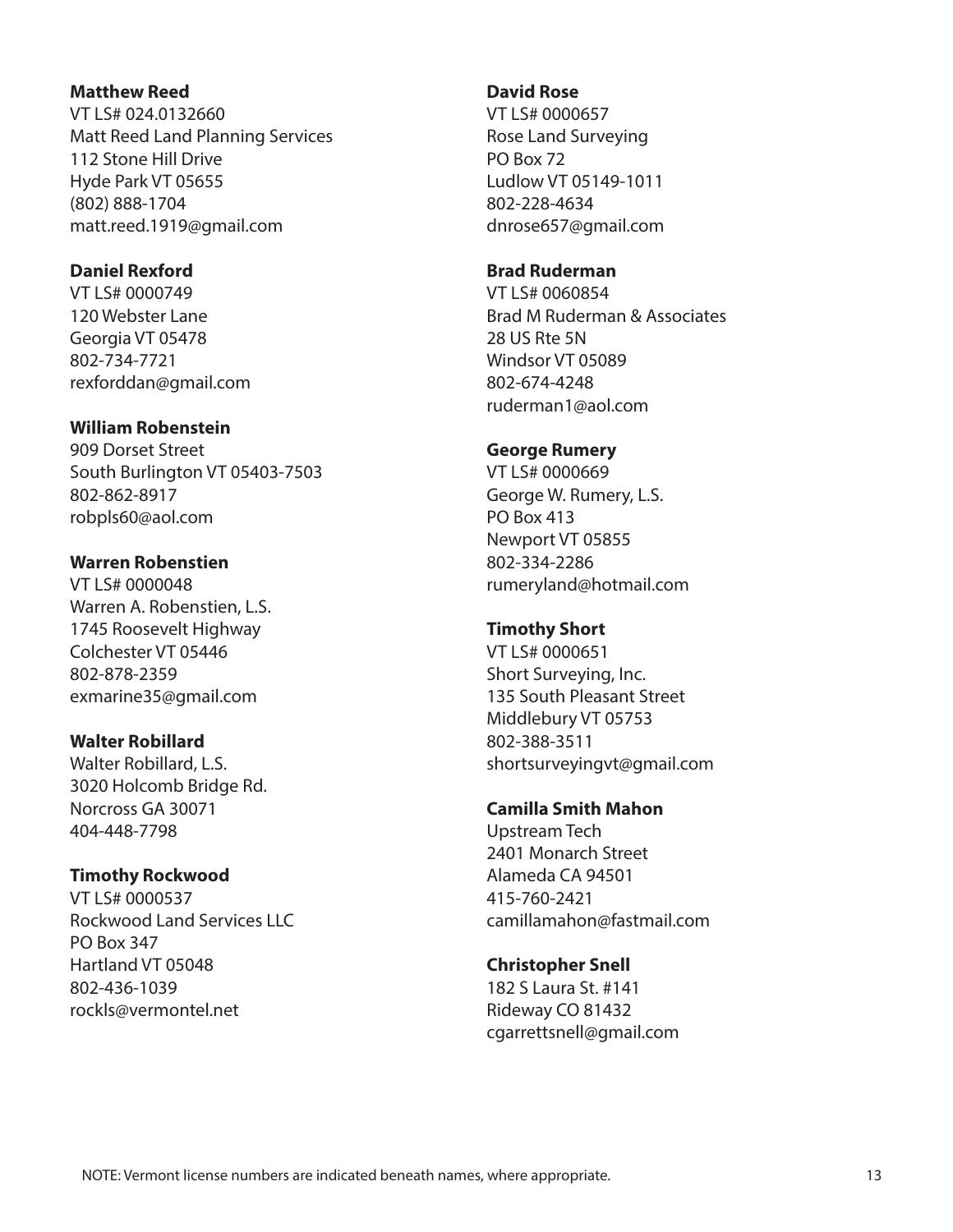#### **Donald Sovey**

VT LS# 0000677 Creighton Manning Engineering 2 Winners Circle Albany NY 12205 518-446-0396 dsovey@cmellp.com

#### **R. Brownson Spencer, II**

VT LS# 0000115 Spencer & LaPre, LLP POB 380 North Clarendon VT 05759-0380 802-775-3385 speneng@aol.com

### **David Spurr**

VT LS# 0000717 Blaze Design, Inc. PO Box 499 Shaftsbury VT 05262 802-442-2892 david@blazedesigninc.com

### **Ronald Stancliff**

VT LS# 0000344 Ronald L Stancliff LS PO Box 457 Morrisville VT 05661 802-888-3661 rlstancliff@pshift.com

# **Jeffrey Stefanik**

VT LS# 0000706 Guerriere & Halnon, Inc. PO Box 235 33 West Street Milford MA 01757 508-473-6630 jstefanik@gandhengineering.com

# **Donald Stein III**

VT LS# 0000623 DBS Surveys, Inc. 39 Maple Street North Springfield VT 05150 802-886-2369 stein@vermontel.net

#### **Gerald Stockman**

VT LS# 109298 Trudell Consulting Engineers 478 Blair Park Road Williston VT 05495 802-879-6331 x110 gerald.stockman@tcevt.com

#### **Adam Storino**

VT LS# 0095087 Storino Geomatics 165 Mullin Street Watertown NY 13601-3615 315-788-0287 amstorino@storinogeomatics.com

#### **Kenneth Strom**

VT LS# 0000675 WDA Design Group 31 East Main Street Westborough MA 01581 508-366-6552 KTStrom@gmail.com

### **Lawrence Swanson**

VT LS# 0000621 Lawrence E. Swanson, L.S. 139 Swanson Road Sharon VT 05065 802-763-2255 larryswanson@myfairpoint.net

#### **Scott Taylor**

VT LS# 0000488 51 Lamell Avenue Essex Junction VT 05452 802-878-4758 sdtaylor488@gmail.com

### **Tim Terway**

VCGI 133 State Street Montpelier VT 05633-0210 802-522-0172 tim.terway@vermont.gov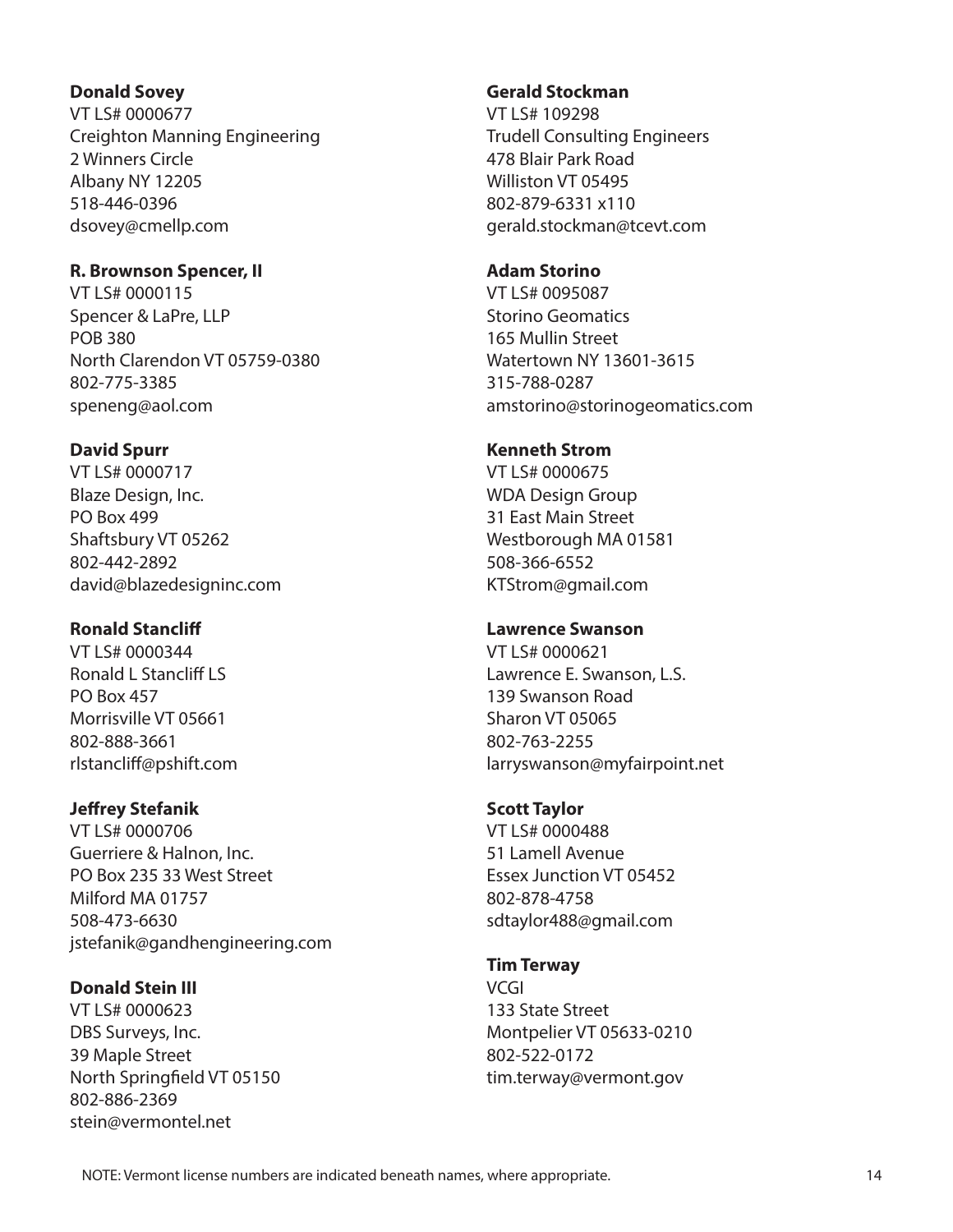#### **Stephen Tetreault**

TDH Surveying & Design LLC PO Box 8 St. Albans VT 05478 802-524-4460 stephen@tdhsurvey.com

### **Robert Tinker**

VT LS# 0000464 Tinker Surveys P.O. Box 92, Plains Road Pittsford VT 05763 802-483-6099

# **David Titcomb**

VT LS# 0000691 Titcomb Associates 133 Gray Road Falmouth ME 04105 207-797-9199 dtitcomb@titcombsurvey.com

# **Jason Tommell**

VT LS# 132662 Trudell Consulting Engineers 478 Blair Park Road Williston, VT 05495 802-879-6331 jason.tommell@tcevt.com

### **Glenn Towne**

VT LS# 0000521 Glenn R. Towne, L.S. 3361 Crossett Hill Road Duxbury VT 05676-9575 802-244-8048 gtowne5544@yahoo.com

### **Robert Townsend**

VT LS# 0000693 American Consulting Engineering & Surveying 3480 Vermont Route 64 Williamstown VT 05679 802-433-5569 aces\_vt@yahoo.com

### **David Tudhope**

VT LS# 0000538 David A. Tudhope, LS 74 Cayuga Court Burlington VT 05408-1917 802-355-7032 dtudhope@aol.com

### **Keith Van Iderstine**

VT LS# 0000719 McCain Consulting Inc 93 South Main Street, Suite 1 Waterbury VT 05676 802-244-5093 keith@mccainconsulting.com

# **Mark Vander-Heyden**

VT LS# 024. 0132647 Vander-Heyden Land Surveying, LLC PO Box 4 Whitefield NH 03598-3427 603-837-9719 vhsurvey@myfairpoint.net

# **Hunter Vines**

LiDARUSA 417 Barnett Chapel Private Road Harstelle AL 35640 sales@lidarusa.com

### **Thomas Wagener**

VT LS# MA 48150 Thomas Wagener Land Surveyor 109 Cemetery Hill Road Guilford VT 05301 802-257-4881 twls718@gmail.com

# **Ryan Ward**

VT LS# 0088389 Donald L. Hamlin Consulting Engineers 136 Pearl Street, Box 9 Essex Junction VT 05453 802-878-3956 rward@dlhce.com